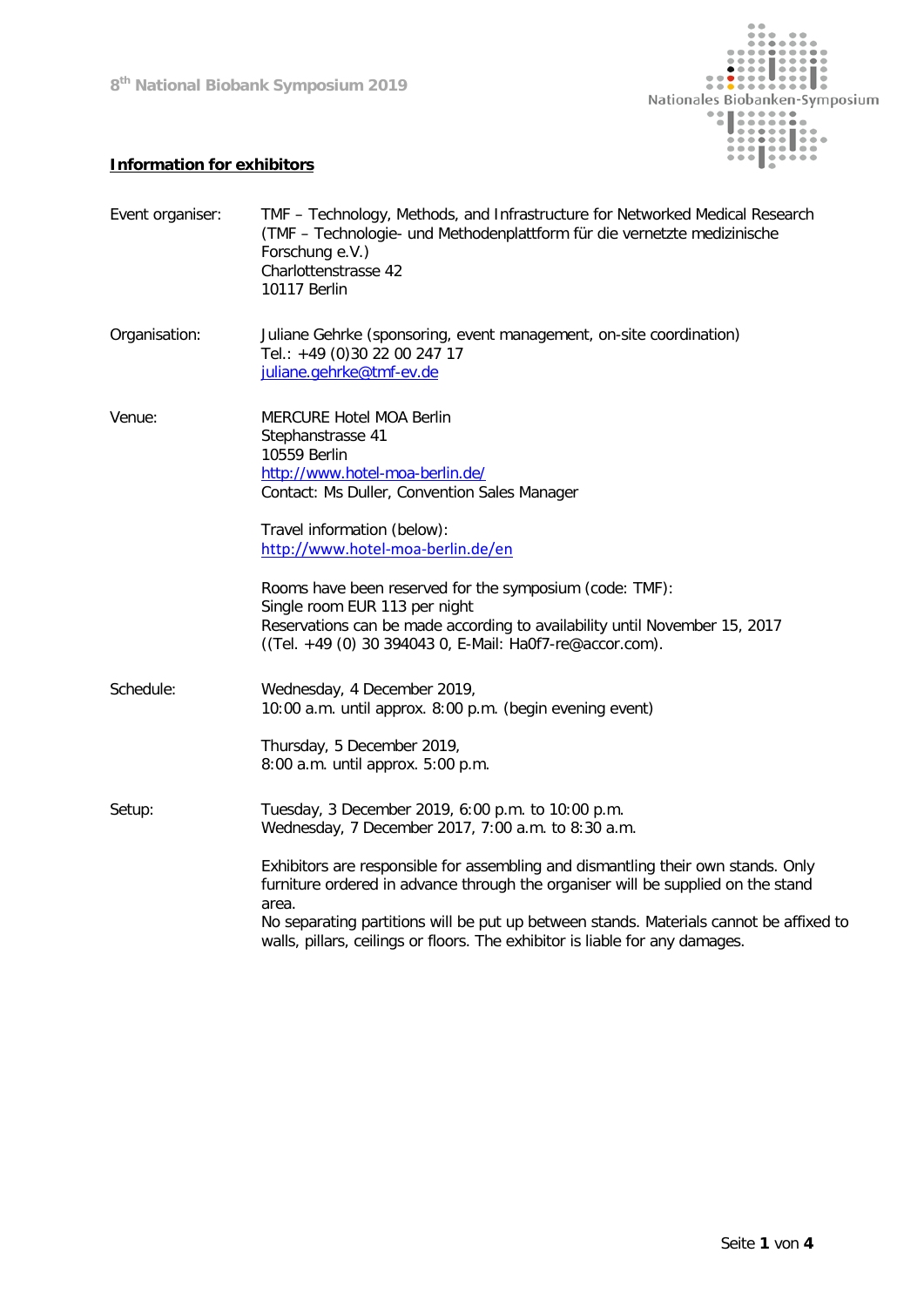**8th National Biobank Symposium 2019**



## Dismantling: Thursday, 5 December 2019, 5:00 p.m. to approx. 7:00 p.m.

Should your travel schedule require you to begin dismantling your stand early, we request that you do not do so during the coffee break. Stand areas must be cleaned and swept following dismantling.

Delivering and picking up stand materials: Materials can be delivered to the hotel in advance. The delivery address is MERCURE Hotel MOA Berlin TMF 4/5 December 2019 Warenannahme (suppliers entrance) Stephanstr. 41, 10559 Berlin

> This also applies to any materials to be picked up at the end of the symposium. **Please remember to arrange for a haulier / stand builder or postal and courier services in good time.** Such arrangements are made neither by the event organiser nor by the hotel. If possible, please arrange that your materials will be picked up on the evening of 5 December 2019. Please ensure that all packaging and information materials are removed from the premises. **New: with vehicles up to a maximum height of 2.15 m, loading and unloading can be made directly on level 1 of the parking garage in Birkenstraße.**

Loading / parking: There is a direct access to the hotel. However, the space directly in front of the hotel can only be used for short-term loading and unloading. Please park your vehicle in the car park (EUR 15/day).

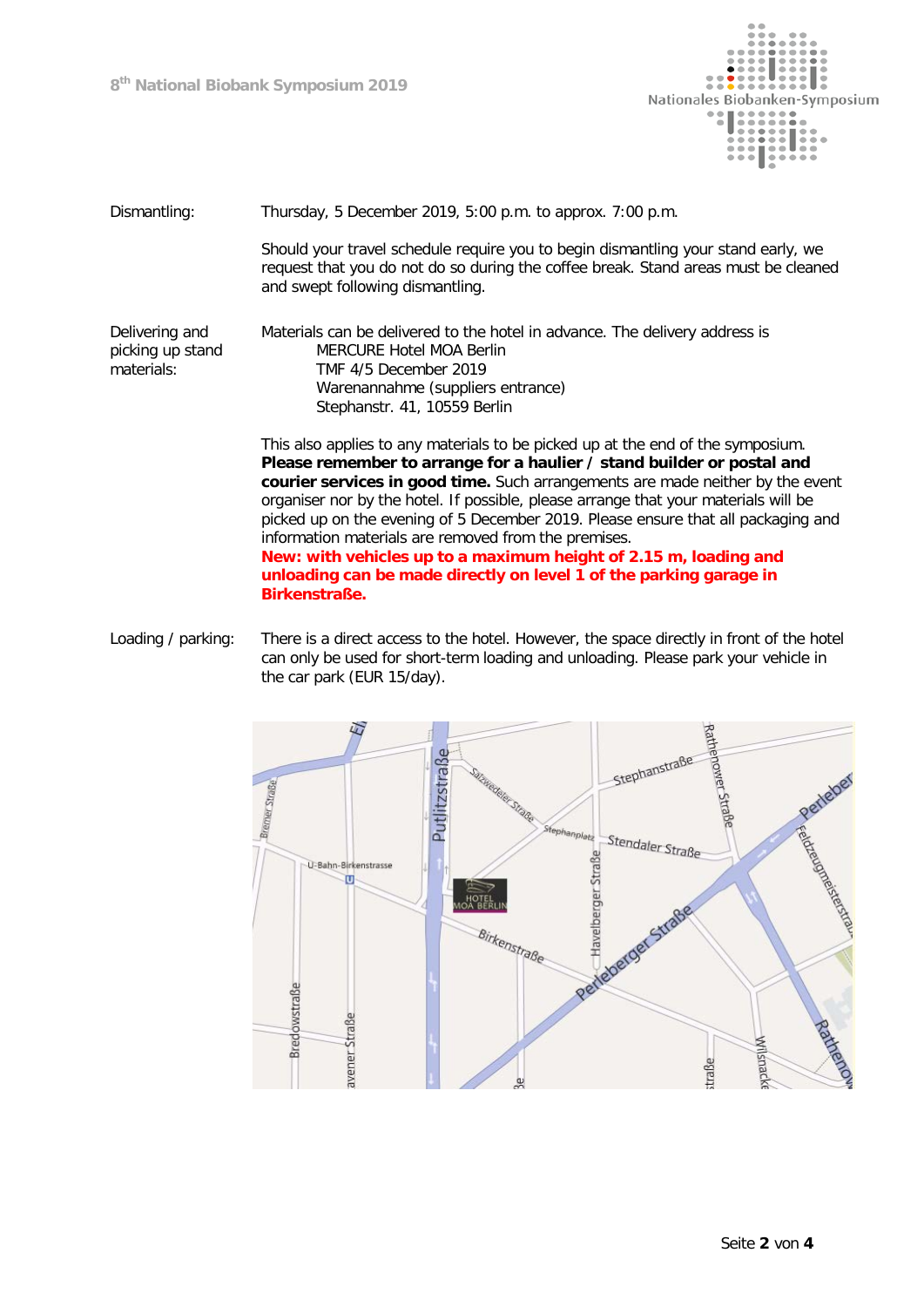

The hotel also has a goods lift (2.26 m x 2.08 m, door: 1.75 m wide and 2.12 m high, max. load 2.6 t). This is located next to the staff entrance in the Kuhligkshofstrasse, immediately behind the bus station entrance (see sketch). There is a free loading bay immediately in front of the goods lift. Please ring the staff entrance bell and you will be collected by a member of the hotel staff.

**New: with vehicles up to a maximum height of 2.15 m, loading and unloading can be made directly on level 1 of the parking garage in Birkenstraße.**

You can leave private luggage in the cloakroom (at the exhibition area), which will be manned during the symposium. Please do not leave any valuables unattended. The hotel and event organiser shall not accept liability for damages due to loss or theft.

All applicable regulations must be observed (e.g. BGV, DIN, SoBeVo). All materials must be flame-resistant in accordance with the safety and fire regulations (B1 pursuant to DIN 4102 and DIN EN 13501-1). Fire alarms, hydrants, fuse boxes, control panels and telephone junction boxes must be freely accessible at all times. Police and other regulatory requirements must be observed during the exhibition, as well as during the setup and dismantling phases. The event organisers reserve the right to demand the modification of obviously inadequate stand structures or their removal if they prove to be inappropriate, a nuisance or dangerous.

The organiser does not assume liability for theft or injury to persons during the event or the setup and dismantling phases. The exhibitor is liable for all personal injury and material damage in connection with the setup and dismantling phases, as well as for such damage due to the use and presentation of their stand structures, objects, exhibits, etc.

Stands are allocated according to demand, available exhibition space, technical constraints and the organiser's conceptual requirements. Exhibitors' wishes will be taken into account wherever possible; exhibitors are, however, not entitled to claim a specific stand area. The organiser reserves the right to change details of the stand allocation plan, including after it has been sent out.

Minor deviations from stand-area bookings do not justify claims for price reductions or additional charges. Structural restrictions and other usability limitations are inherent in the leased space and do not justify claims for price reductions.